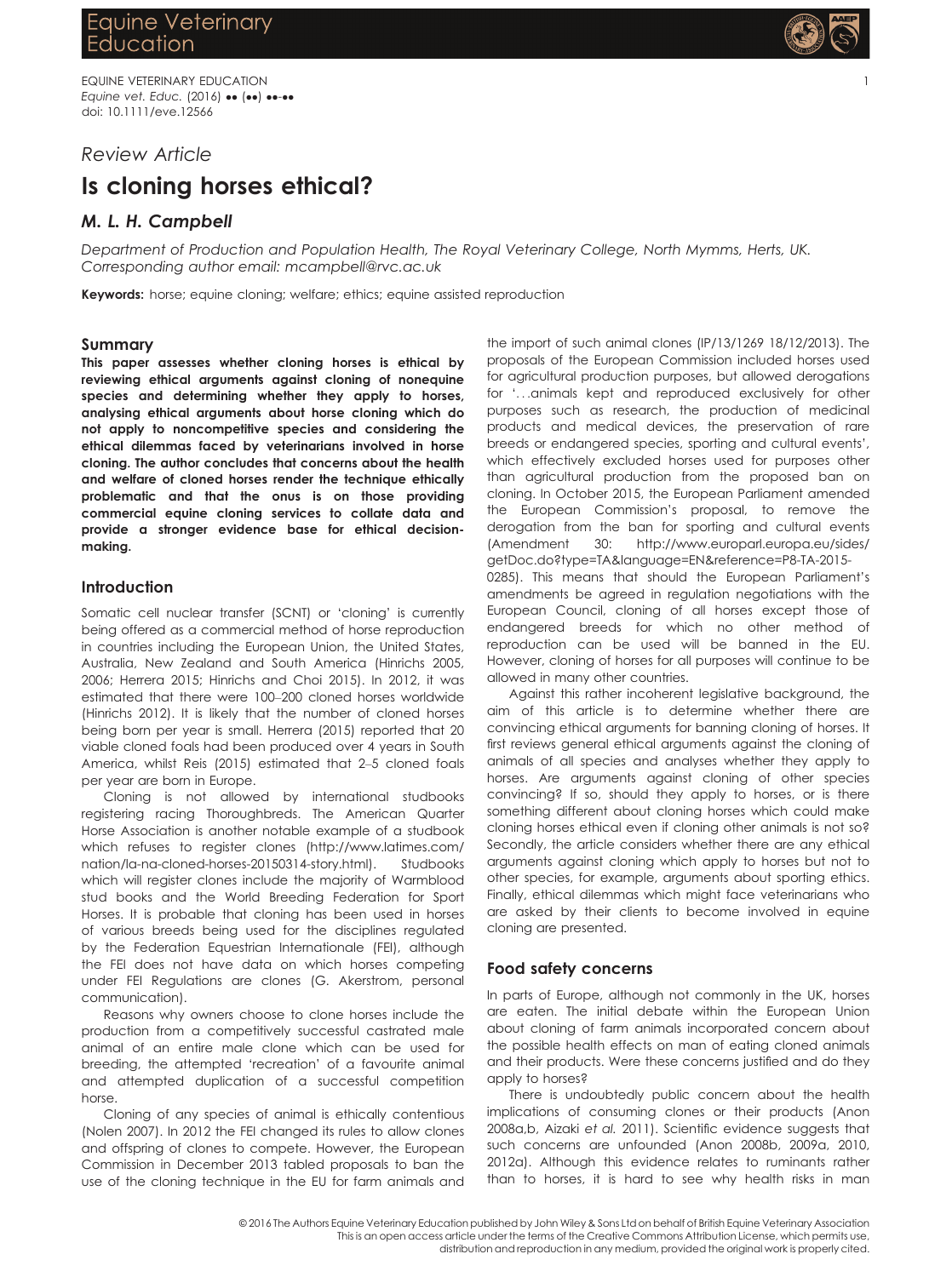should be associated with eating cloned horsemeat when there are none associated with eating cloned meat derived from other species. The European Commission has indicated that a ban on cloning food-producing animals is not justified on food safety grounds (Anon 2012a) and there is no evidence that this does not apply to horses as well as ruminants.

In the USA, Argentina and Brazil, unlabelled cloned animals and their products are now allowed in the food chain and can be exported (Anon 2012b). Cloned meat is primarily beef, but no data is available on the consumption of cloned horsemeat. Some consumers feel that it is unethical to clone animals even if eating cloned produce is safe (see below). Cloned meat entering the food chain unlabelled does therefore raise an ethical issue about transparency, relating to consumers' rights to know what they are eating. This would apply equally to horsemeat or other types of meat being produced by cloning.

# Is cloning animals simply morally wrong?

There is undeniably something fundamentally different about cloning compared with all other assisted reproductive techniques (ARTs), since cloning aims to reproduce an existing animal, whereas all other ARTs aim to produce a novel animal. The idea that there is something fundamentally wrong with cloning, that it is somehow beyond the realms of moral acceptability, pervades the literature on cloning in man (Shapiro 1996; Petersen 2002) and is often expressed as 'an affront to human dignity'. Such concerns are voiced even in institutional documents (Harris 1997) such as the Oviedo Convention for the Protection of Human Rights and Dignity of the Human Being with regard to the Application of Biology and Medicine (Harris 1997) and the Report of the President's Council on Bioethics: Human Cloning and Human Dignity (2002). These concerns quite probably do reflect public sentiment, but are poorly defined (Harris 1997; Savulescu 2005; Simpson 2007).

Interestingly, there is a similarly poorly defined public repugnance with the concept of cloning animals, which might be characterised as an 'affront to the animal's dignity'. Thus one investigation into public attitudes to animal cloning (Gjerris et al. 2006) found that 'moral assessment is the most important factor behind the level of support'; that people were concerned about 'violation of the integrity of animals that cloning might constitute' and that 'cloning, seems to cross an invisible border between the natural and the unnatural'. In the 2008 Eurobarometer survey (Anon 2008a,b), 61% of respondents thought that animal cloning was 'morally wrong' and 38% said that animal cloning was unethical on moral grounds, whatever the potential benefits in medical or food production terms.

Such moral objections to cloning would apply equally to all food-producing animals, including horses. Yet these moral objections are no better defined for animals than they are for man. Most ARTs violate nature, yet the public seem only really to object to cloning: embryo transfer; artificial insemination and IVF do not inspire a similarly visceral response. Gjerris et al. (2006) suggests that this is because 'although the concept of naturalness leaves many questions to be answered, it is (undoubtedly) contradicted by the asexual character of reproduction by cloning'. Certainly, although asexual reproduction does occur in nature, asexual reproduction of farm animals at least (for which the most data on public opinion exists) does not.

Whilst public unease about animal cloning based on illdefined notions of 'dignity' undeniably exists, such unease is not necessarily a strong ethical reason to ban cloning, either of horses or of any other species. '..moral gut responses may be morally admirable but they may also be morally wrong' (Anon 2009b). Whilst the concept of (inviolable) human dignity pervades religion, medicine and law, there is no proof that animals themselves have any concept of 'dignity'. <sup>1</sup> We might consider that there is nothing dignified about an animal kept under an intensive farming system being used for medical research, or being carried in Paris Hilton's handbag, but an 'affront to dignity' seems a weak ethical reason for objecting to any of these practices, all of which can legitimately be objected to for other stronger reasons relating to failure to meet an animal's welfare needs.

# Cloning for conservation

The draft legislation to ban cloning of farm animals proposed by the European Commission in 2013 and amended by the European Parliament in 2015 includes exceptions for the conservation of rare breeds and endangered species. Where animal numbers are small and animals are wild or semi-feral, making the application of invasive ARTs difficult, cloning may provide a method of preserving rare genetic material and promoting biodiversity (Anon 2009c; Yang et al. 2010). Might cloning of horses to preserve rare breeds, for example in the face of an outbreak of fatal exotic disease, such as African horse sickness, be ethically justifiable even if cloning for other, competitive or sentimental purposes was considered unethical?

The welfare costs of cloning are discussed in the next section. These costs to individual animals are independent of the reason(s) for undertaking cloning. Any ethical justification for allowing cloning to facilitate conservation would therefore have to be based in a cost:benefit argument that any costs to individual animals are outweighed by a perceived benefit of preserving the species. Yet is there an absolute benefit in species preservation? Is biodiversity necessarily a good thing? Is the loss of some species (or in the case of horses, breeds) not simply a normal Darwinian mechanism?

The consequences of cloning to increase or preserve biodiversity could themselves have ethical implications; cloning a woolly mammoth, for example, is now feasible, but the consequences in terms of impact on the environment, habitat, other animals and on the welfare of the animal itself (reintroduced to an environment so different from the one which its species last inhabited) are unknown. Whilst it may seem a subjective shame to lose some of the equine rare breeds, the argument that they perform an environmental function which no other breed can do is tenuous. Indeed the environmental function of some rare breeds, such as the Suffolk Punch, has decreased significantly with the mechanisation of agriculture. Even the management of moorlands, to which the rare breed of Exmoor ponies, for example, make a significant contribution, can nowadays be undertaken by other methods. Thus, although governments may face legal obligations under the United Nations

1 Animals' needs to express normal behaviours (an interest which should be respected) might be analogous to 'dignity'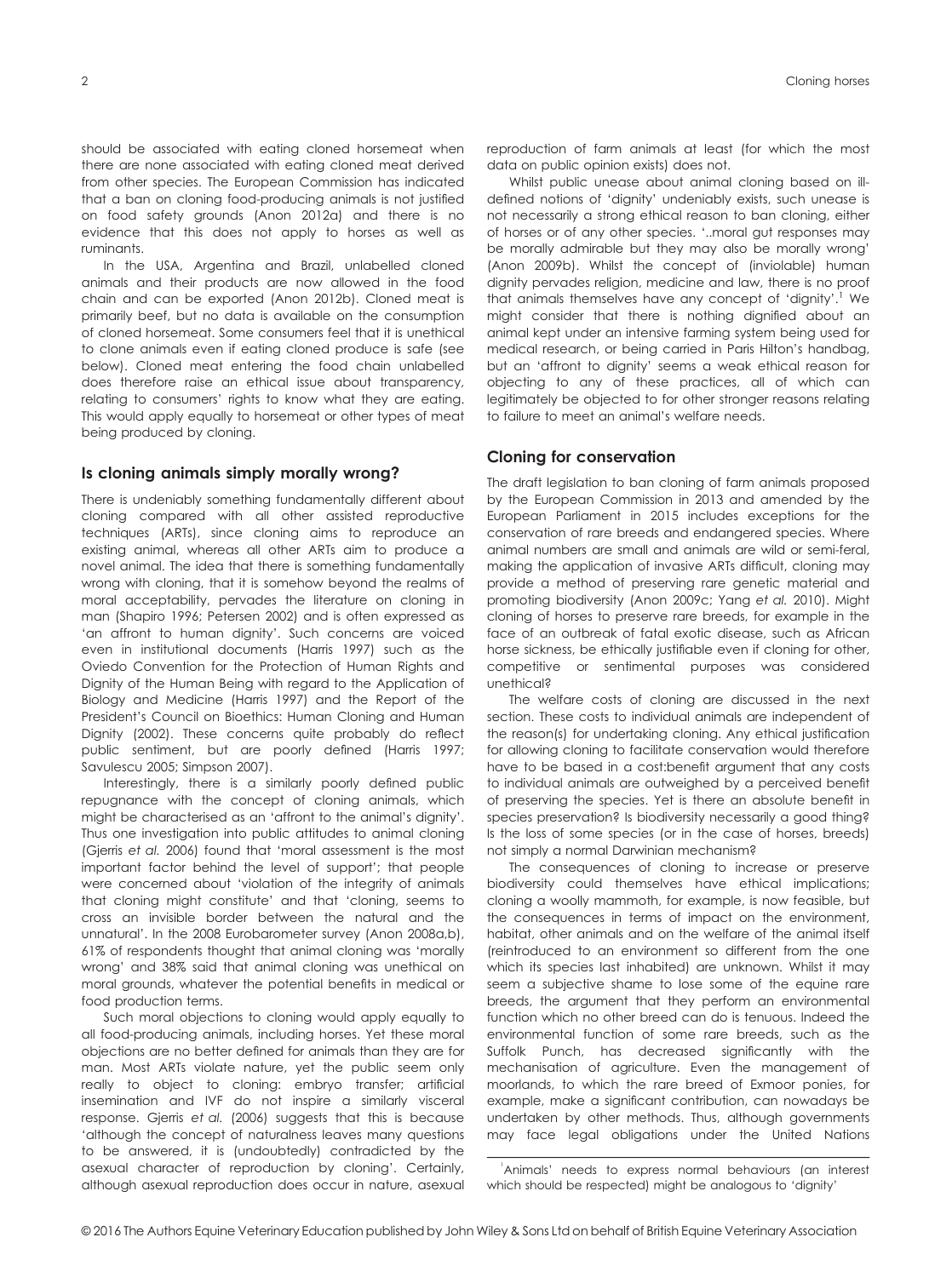Convention on Biological Diversity (1992) to promote biodiversity, the ethical imperative to do so by subjugating the welfare of individual animals to the desire to preserve an equine breed is unconvincing.

# Are there welfare-based reasons which make animal cloning unethical?

Current cloning techniques result in recognised welfare problems (Renard et al. 2001; Houdebine et al. 2008; Anon 2012b; Kim et al. 2012, 2014). Problems associated with cloning across a variety species, but particularly cattle, include placental abnormalities during pregnancy, fetal abnormalities, dystocia related to 'large offspring syndrome' in farm animals, neonatal weakness/disease, systemic illness/ disease in cloned animals and premature ageing of adult clones (Kuhholzer-Cabot and Brem 2002; Chavatte-Palmer et al. 2003; Loi et al. 2006; Arnold et al. 2008; Houdebine et al. 2008; Jang et al. 2010; Anon 2012b).

One of the prime factors behind the European Commission's decision in late 2013 to propose a ban on the cloning of food animals (http://europa.eu/rapid/pressrelease\_IP-13-1269\_en.htm. Accessed 20.03.14) and the recent European Parliament decision to extend that ban (Anon 2015) is the fact that farm animal cloning is viewed as a risk to animal welfare (Gamborg et al. 2005). This was made clear by Renate Sommer, German MEP, who stated that the prohibition was based in concerns about 'the negative effects on animal welfare' and that 'prohibiting cloning is a matter of European values and principles' (Anon 2015). If concerns about the health and welfare of clones and their dams provide a convincing ethical argument against cloning of farm animals, does the same argument apply to horses?

Data about the health and welfare of equine clones is comparatively lacking. Only the groups led by Katrin Hinrichs in the USA (Hinrichs 2006; Johnson et al. 2010) and Cesare Galli in Italy (Galli et al. 2003; Lagutina et al. 2005) have published data on their success rates and on problems associated with current cloning techniques. These data are reviewed in the next few paragraphs.

Hinrich's group (Johnson et al. 2010) reported that 26% of cloned embryos transferred by them resulted in the birth of a live foal, whereas Galli and coworkers reported that three live foals resulted from transfers of more than 100 cloned embryos (Galli et al. 2003; Lagutina et al. 2005). In a retrospective study of all nuclear transfer derived embryos at Texas A&M University from 2004 to 2007, Johnson et al. (2010) found that 81% of oocytes which had been subjected to nuclear transfer cleaved after activation. Of those cleaved embryos, 5% developed to blastocyst stage. A total of 51% of those blastocysts, having been transferred, resulted in the establishment of pregnancy in the recipient mare, as determined by ultrasonography at 11–16 days post ovulation.

### **Fetal abnormalities**

The only data available on fetal losses and abnormalities comes from Hinrich's group (Johnson et al. 2010). A total of six pregnancies were lost between 3 and 9 months of gestation and one recipient mare developed a neurological condition and was subjected to euthanasia. The cause of the

neurological condition was not discovered and her fetus was normal. A total of three fetuses were aborted between 5 and 9 months; one had no abnormalities, one had no detectable abnormalities (it had been scavenged) and one had an umbilical hernia (omphalocoele). One foal was born prematurely and died.

Solata about dystocias in horses is also sparse. Johnson et al. (2010) reported that one mare had a dystocia which required caesarean section at full-term and a dead foal with severe contraction of the forelimbs and an omphalocoele was delivered. A total of 14 of 31 mares which were pregnant between 11 and 16 days post ovulation delivered live foals and 13 were born at normal gestational length. None was oversized or overweight in comparison to the mare and all mares had uncomplicated foalings. One had a prolonged gestation, but was nonetheless born small and underweight; however, at a year of age, its weight was comparable to that of the other surviving foals.

### **Neonatal health**

In the study of Johnson et al. (2010), two foals had signs of hypoxic ischaemic encephalopathy at birth, but recovered with treatment. Two foals died shortly after birth, one from pneumonia and one following anaesthetic complications during an attempt to surgically correct a perceived bladder abnormality. A total of 7 of 14 foals required administration of supplementary oxygen for >12 h after birth, one for 15 days. All foals were treated as 'high risk' and given antibiotics after birth. A total of 8 of 14 foals required antibiotics for more than 5 days. Half of the foals had some form of umbilical abnormality, 8/14 had some form of flexural or angular limb deformity (all corrected by 6 months) and 2/14 exhibited incomplete ossification of the cuboidal bones. On average, foals required 8.5 days of intensive care following birth. Those which survived a week grew and developed normally thereafter, apart from one foal which required two surgeries to remove uroliths (bladder stones). Of the three foals produced by Galli and coworkers (Galli et al. 2003; Lagutina et al. 2005), one died from septicaemia and the other two were reported as being healthy.

It is clear that the evidence base about health and welfare issues associated with cloning using SCNT is much less robust for horses than for farm animal species. The broad summary from the little data available seems to be that equine cloning is associated with high rates of embryonic loss; some incidence of fetal abnormalities (although this appears to be lower than that recorded in farm animals) and a requirement for neonatal intensive care. In contrast to farm animals, dystocia attributable to oversized fetal clones does not seem to be a significant problem in horses. Similarly, the problems of hydrops of the fetal membranes which occur in cloned cattle seem not to occur in mares, possibly due to differences in placentation. It is difficult to know whether some abnormalities in neonatal and foal clones, for example limb deformities, are truly attributable to the cloning process, because such problems are not uncommon in foals anyway. To date, there have been no long-term studies on the health and welfare of cloned horses.

Further research is clearly needed to increase the evidence base on the short, medium and long-term health and welfare effects of equine cloning. Until such evidence is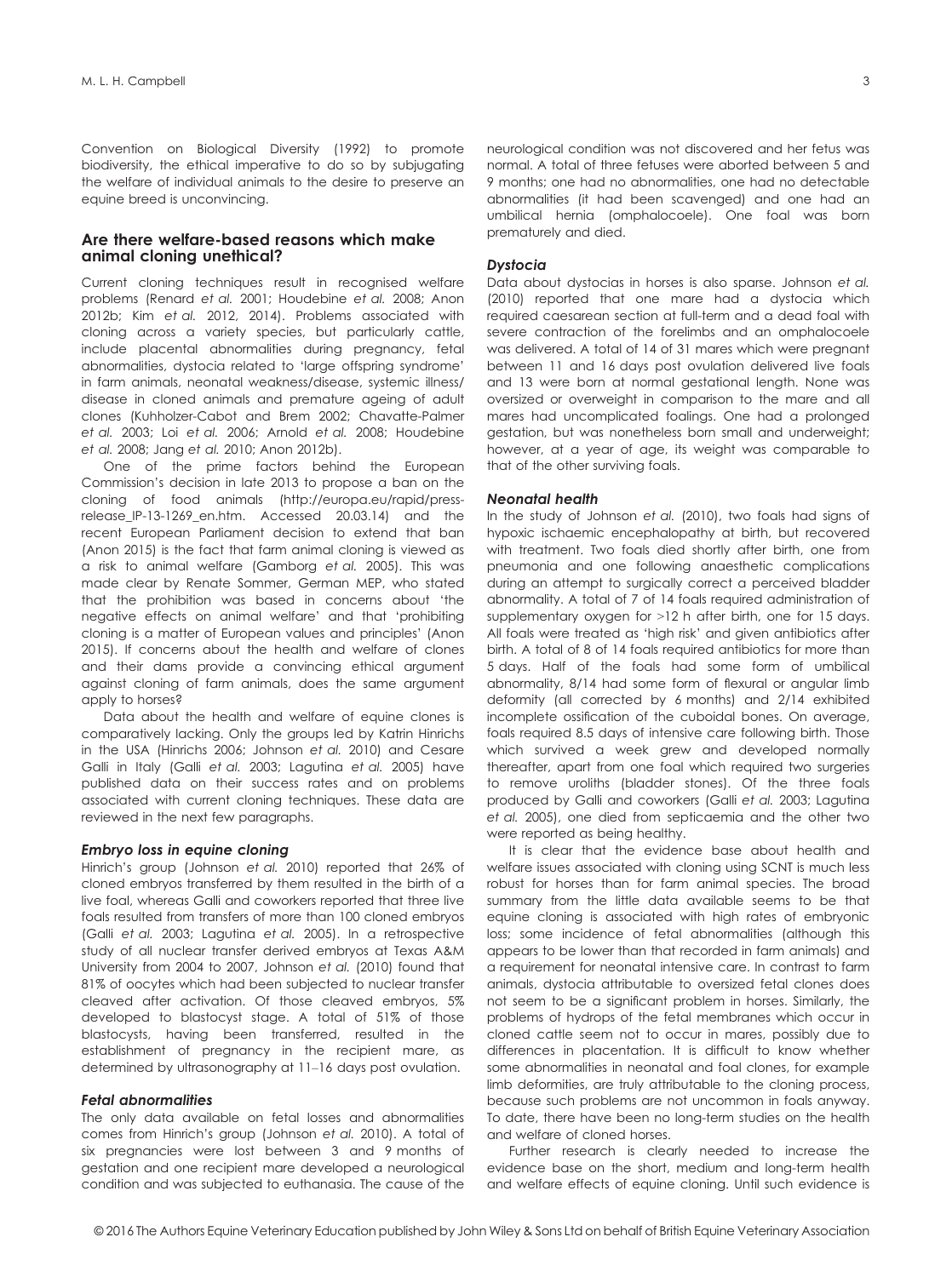available, one could argue that, following the precautionary principle, cloning horses is unethical on welfare grounds, since it seems that there are more problems associated with embryos, fetuses and foals created using SCNT than there are with foals conceived using other equine ARTs.

The caveat to this ethical argument is that many of the problems associated with cloning (in all species) are probably related to technique, particularly in vitro culture conditions (van Wagtendonk-de Leeuw et al. 2000). Interestingly, culture conditions which cause large offspring syndrome and abnormal clone phenotype in ruminants, seem not to have the same effects when used for nonruminant embryos (Hill 2014). No data is currently available about any possible correlation between SCNT techniques and particular problems in horses, but it seems reasonable to expect that in horses, as in other species, problems are likely to diminish as techniques improve (Hinrichs and Choi 2015). Paradoxically, techniques will not improve unless cloning continues. This is an argument if equine cloning is to continue to be allowed for those clinics undertaking equine cloning to undertake anonymised and collated reporting on the health and welfare of equine clones at all stages of their lives. Given the small numbers involved, such reporting could operate on a voluntary basis in the equine sector, with due attention to client confidentiality and commercial sensitivities. In order to acquire data about medium and long-term effects, owner cooperation would be required. Collated reporting would increase the evidence base about health and welfare issues experienced by equine clones and, importantly, any correlation between technique and such problems. Such evidence would simultaneously make it much easier to judge whether on welfare grounds equine cloning is or is not currently ethical and provide an evidence base for improving technique so as to minimise negative effects in future.

# Cloning and sporting ethics

Consideration should be given as to whether there are any additional ethical arguments which might apply to cloning horses but not to cloning other species. One argument around the ethics of cloning which applies to horses and racing dogs, but not to farm animals species, concerns sporting ethics. Although cloned horses have been allowed to compete freely in some disciplines, such as polo, the FEI initially prohibited cloned horses from competing, on the grounds that (i) identifying clones by DNA testing would be problematic, and (ii) cloning conferred a competitive advantage, which violated the spirit of fair play.

There is no convincing argument that cloning is unethical based around identification. Despite concerns that some sports horses are not DNA tested and that the FEI's ban on cloning was therefore unenforceable (http:// internationalanimallaw.com/node/784, accessed 08.01.2016) the vast majority of equine studbooks now use DNA analysis to identify and register horses and would thus be capable of identifying clones and registering them as such. Given that clones do not normally look physically identical to the donor animal or to each other, and that microchipping of horses is commonplace (in some countries, a legal requirement), distinguishing between a cloned and a donor animal or between two clones with identical DNA should not be problematic.

Concerns that cloning confers an unfair competitive advantage are, at the least, unproven. In the one report on racing cloned animals against their noncloned peers, the cloned animals' performance was mediocre (http://www. thehorse.com/articles/16552/cloned-mules-race-into-history). The FEI does not record clones competing under its rules and does not have data on the competitive success of clones compared with nonclones (G. Akerstrom, personal communication). However, to date, there has been no media coverage reporting that cloned horses have won important FEI events.

There is no convincing evidence that equine cloning is unethical because of reasons relating to sporting ethics. This is consistent with the fact that the FEI reversed its ban on clones competing in 2012.

# Ethical issues facing veterinarians undertaking cloning

Finally, this article considers the ethical dilemmas which might face veterinarians whose clients ask them to become involved in equine cloning. Cloning is a very specialised technique, performed in a small number of centres worldwide. The involvement of most veterinarians is therefore likely to be limited to taking a skin biopsy from a donor animal, to provide the nuclear material necessary for the SCNT process and possibly to providing neonatal and later healthcare for cloned offspring.

All ARTs are ethically unusual in that, unlike most veterinary procedures, they are usually undertaken with no expectation of improving the health or welfare of the animal on which they are performed. In this respect, cloning is no different from commonly used equine ARTs such as artificial insemination and embryo transfer. Depending on the AR technique, the health and welfare of up to three animals (a donor animal, a recipient animal who gestates and gives birth to the foal and the foal itself) should be considered.

In terms of the direct effects on the donor animal, there is nothing inherently ethically different about a veterinarian subjecting a donor animal to a skin biopsy for SCNT than there is about a veterinarian subjecting a donor animal to another ART such as embryo retrieval; both are mildly stressful/painful procedures for which analgesia and sedation can be provided (Campbell and Sandoe 2015), which are not expected to offer any direct benefit to the donor animal. As discussed above, however, cloning is associated with risks to the health and welfare of cloned foals. Such risks have not been proven in foals created by other equine ARTs (Campbell and Sandoe 2015). The risks to foals produced by cloning may provide veterinarians involved in undertaking skin biopsies for SCNT with grounds for questioning the ethical justification of being involved in such procedures, albeit that the direct negative welfare effects on the donor animal on which the skin biopsy is being performed are mild and can be alleviated.

### Conclusion

Arguments about unfair sporting advantage are unconvincing grounds for considering equine cloning unethical. There is no evidence that eating either cloned horsemeat or cloned meat from other animals poses a public health risk. However, all cloned meat ought to be clearly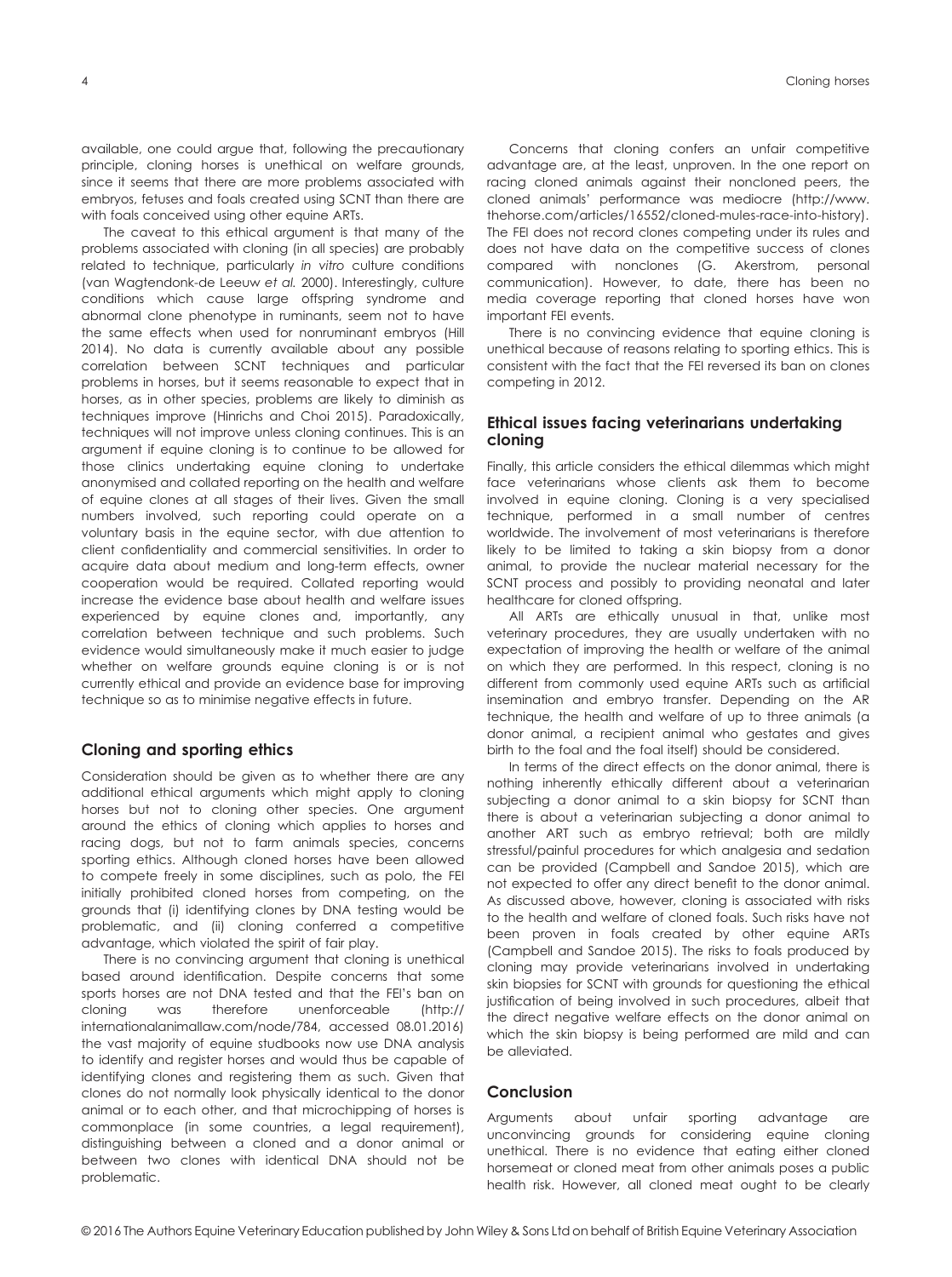labelled to enable consumers to select against it on moral grounds. For some people, cloning horses and other species is unethical because cloning goes beyond the limits of how far man ought to interfere with nature and is therefore simply morally repugnant. Such arguments are hard to refute, because they are a matter of moral conscience. However, the concept of 'an affront to dignity', which forms part of some moral objections to cloning, seems a weak ethical reason for branding cloning ethical.

Concerns about the health and welfare of recipient animals gestating and giving birth to clones and about the short, medium and long-term health and welfare of cloned farm animals provide compelling reasons to consider cloning unethical on cost:benefit grounds. What little evidence exists so far suggests that some welfare problems which are prominent in the cloning of farm animals, particularly fetal oversize and dystocia, do not occur with such significance in horses. However, other reported problems, particularly those occurring in equine neonates and foals, render use of the technique ethically dubious. The onus is on all those providing commercial equine cloning services to provide a stronger evidence base for ethical decision making about equine cloning by collating data about the short, medium and longterm health of cloned horses. This will require collaboration not only between specialist centres, but also with veterinarians who are not specialists in cloning, but who provide healthcare for cloned offspring throughout their lives.

### Author's declaration of interests

No conflicts of interest have been declared.

### Ethical animal research

This paper has been assessed according to the Royal Veterinary College's Code of Good Research Practice (authorisation No 01144).

### Source of funding

The author undertook the research for this article whilst funded by the Wellcome Trust as a Biomedical Ethics Research Fellow.

## **References**

- Aizaki, H., Sawada, M. and Sato, K. (2011) Consumers' attitudes toward consumption of cloned beef. The impact of exposure to technological information about animal cloning. Appetite 57, 459-466.
- Anon (2008a) Europeans' Attitudes Towards Animal Cloning. The Gallup Organisation http://ec.europa.eu/food/food/resources/ docs/eurobarometer\_cloning\_en.pdf. Accessed 13.11.2015.
- Anon (2008b) Food safety, animal health and welfare and environmental impact of animals derived from cloning by somatic cell nucleus transfer (scnt) and their offspring and products obtained from those animals. EFSA J. 767, 1-49.
- Anon (2009a) Further advice on the implications of animal cloning (SCNT). EFSA J. RN 319, 1-15.
- Anon (2009b) "Human Cloning": a Discussion Paper for the World Medical Association. British Medical Association. http://www.bma. org.uk/ethics/reproduction\_genetics/humancloningwma.jsp#.T6PfNl Iuclx. Accessed 13.11.2015
- Anon (2009c) Ethics report on interspecies somatic cell nuclear transfer research. Cell Stem Cell. 5, 27-30.
- Anon (2010) Update on the state of play of animal cloning. EFSA J. 8, 1784.
- Anon (2012a) Measures on Animal Cloning for Food Production in the EU. DG SANCO http://ec.europa.eu/food/animals/docs/aw\_ other\_aspects\_cloning\_impact\_assessment\_report\_en.pdf. Accessed 13.11.2015
- Anon (2012b) Welfare Implications of Cloning: Letter to Lord Taylor. http://www.defra.gov.uk/fawc/files/Welfare-implications-ofcloning-of-farm-animals.pdf. Accessed 13.11.2015
- Anon (2015) European parliament votes to extend cloning ban proposals. Vet. Rec. 177, 355.
- Arnold, D.R., Fortier, A.L., Lefebvre, R., Miglino, M.A., Pfarrer, C. and Smith, L.C. (2008) Placental insufficiencies in cloned animals: a workshop report. Placenta 29, Suppl. A, S108-S110.
- Campbell, M.L.H. and Sandoe, P. (2015) Welfare in horse breeding. Vet. Rec. 176, 436-440.
- Chavatte-Palmer, P., Remy, D. and Maillot, J.P. (2003) Health status of cloned animals at different ages. Cloning Stem Cells 6, 94-100.
- Galli, C., Lagutina, I., Crotti, G., Colleoni, S., Turini, P., Ponderato, N., Duchi, R. and Lazzari, G. (2003) Pregnancy: a cloned horse born to its dam twin. Nature 424, 635.
- Gamborg, C., Gunning, J. and Hartlev, M. (2005) Farm Animal Cloning: The Current Legislative Framework. http://curis.ku.dk/ ws/files/50624050/CeBRA\_report\_12.pdf. Accessed 13.11.2015
- Gjerris, M., Lassen, J., Meyer, G. and Tveit, G. (2006) Ethical Aspects of Farm Animal Cloning. A Synthesis Report. http://curis.ku.dk/portallife/files/8026132/Cloning\_in\_Public-report. Accessed 13.11.2015
- Harris, J. (1997) "Goodbye dolly"?: the ethics of human cloning. J. Med. Ethics 23, 353-360.
- Herrera, C. (2015) Social acceptance of equine ARTs: situation in South America. In: Proceedings of the IETS Equine Reproduction Symposium, Paris. pp 30-31.
- Hill, J.R. (2014) Incidence of abnormal offspring from cloning and other assisted reproductive technologies. Annu. Rev. Anim. Biosci. 2, 307-321.
- Hinrichs, K. (2005) Update on equine ICSI and cloning. Theriogenol. 64, 535-541.
- Hinrichs, K. (2006) Equine cloning. Vet. Clin. N. Am.: Equine Pract. 22: 857-866.
- Hinrichs, K. (2012) Assisted reproduction techniques in the horse. Reprod. Fertil. Dev. 25, 80-93.
- Hinrichs, K. and Choi, H.Y. (2015) Health of Horses Produced by ARTs. In: Proceedings of the IETS Equine Reproduction Symposium, Paris. pp 42-43.
- Houdebine, L.-M., Dinnyés, A., Bánáti, D., Kleiner, J. and Carlander, D. (2008) Animal cloning for food: epigenetics, health, welfare and food safety aspects. Trends Food Sci. Technol. 19, Suppl. 1, S88-S95.
- Jang, G., Kim, M.K. and Lee, B.C. (2010) Current status and applications of somatic cell nuclear transfer in dogs. Theriogenol. 74, 1311-1320.
- Johnson, A.K., Clark-Price, S.C., Choi, Y.-H., Hartman, D.L. and Hinrichs, K. (2010) Physical and clinicopathologic findings in foals derived by use of somatic cell nuclear transfer: 14 cases (2004-2008). J. Am. Vet. Med. Ass. 236, 983.
- Kim, M., Oh, H., Kim, G., Park, J., Park, E., Jang, G., Ra, J., Kang, S. and Lee, B. (2012) Lessons learned from cloning dogs. Reprod. Domest. Anim. 47, 115-119.
- Kim, M.J., Oh, H.J., Kim, G.A., Jo, Y.K., Choi, J., Kim, H.J., Choi, H.Y., Kim, H.W., Choi, M.C. and Lee, B.C. (2014) Reduced birth weight, cleft palate and preputial abnormalities in a cloned dog. Acta Vet. Scand. 56, 18.
- Kuhholzer-Cabot, B. and Brem, G. (2002) Aging of animals produced by somatic cell nuclear transfer. Expt. Gerontol. 37, 1317-1323.
- Lagutina, I., Lazzari, G., Duchi, R., Colleoni, S., Ponderato, N., Turini, P., Crotti, G. and Galli, C. (2005) Somatic cell nuclear transfer in